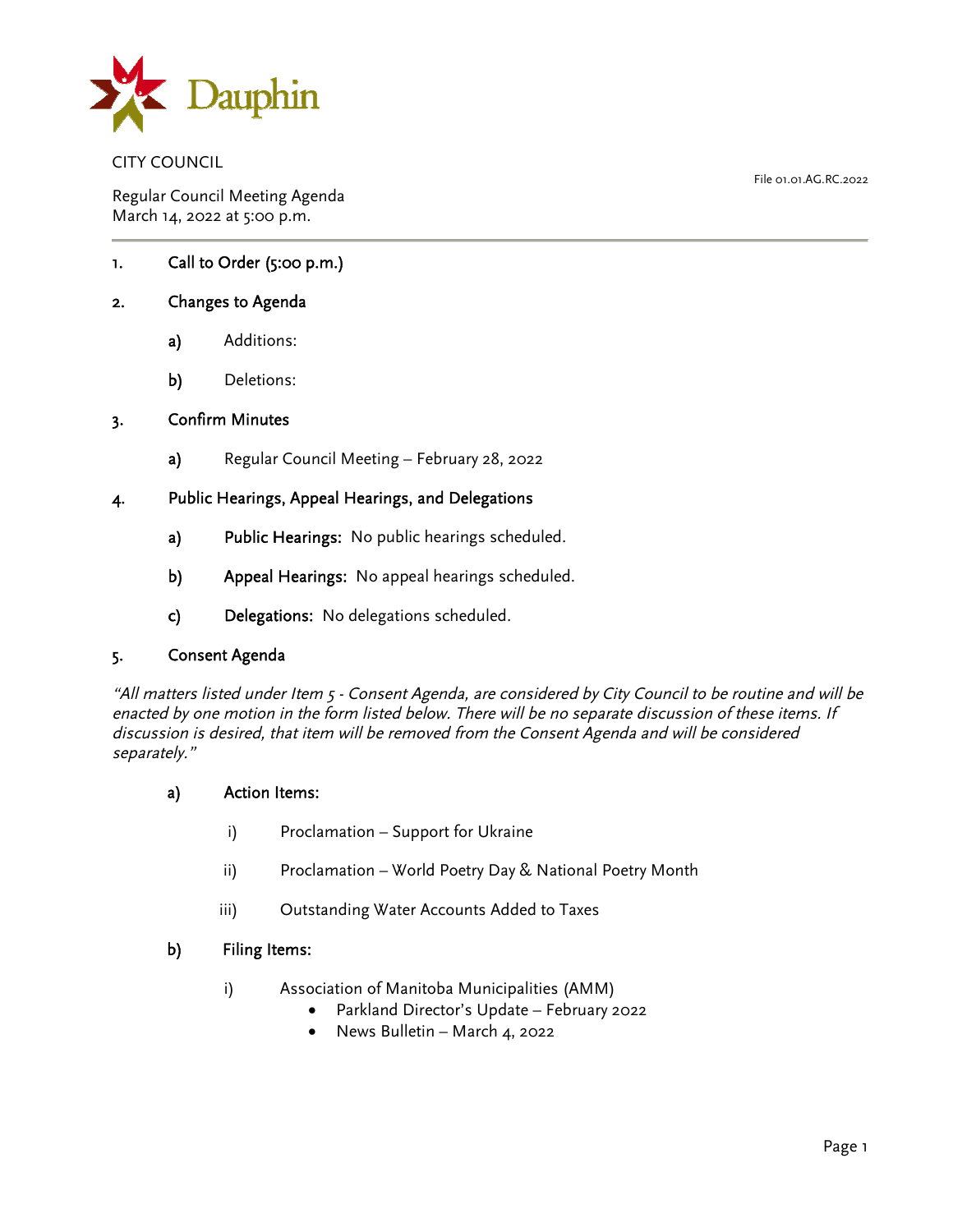- ii) Federation of Canadian Municipalities (FCM)
	- 2022 Annual Conference and Trade Show
		- FCM Connect
			- o March 1, 2022
			- o March 8, 2022
			- o March 10, 2022
- iii) Manitoba News Release
	- Municipal Relations 2018 Statistical Information Available Online
- iv) Community Futures Parkland, Newsletter February 2022
- v) Mountain View School Division, News Digest February 28, 2022
- vi) Manitoba Municipal Relations 2022 Assessment Levy
- vii) Prairie Mountain Health, Health Plus Newsletter March 2022
- viii) Department of Canadian Heritage Celebrate Canada Grant
- ix) Inter-Mountain Watershed District Conservation Program Levy
- x) Office of the Lieutenant Governor Nominations for Historical Award

### 6. Reports

- a) Corporate:
	- i) City Manager March 14, 2022

#### b) Finance:

- i) Accounts for Approval
- ii) Financial Statements (Unaudited Prior to PSAB Adjustments) for Period Ending December 2021 including:
	- 1. General Fund Highlights of Variances
	- 2. General Fund Balance Sheet & General Fund Income Statement
	- 3. Utility Fund Highlights of Variances
	- 4. Utility Fund Balance Sheet & Utility Fund Income Statement
- iii) Reserve Fund Report December 2021
- iv) Analysis of 2021 Reserve Balance
- v) 2021 Financial Analysis (Unaudited Before PSAB Adjustments)
- vi) 2021 Councillor Compensation Report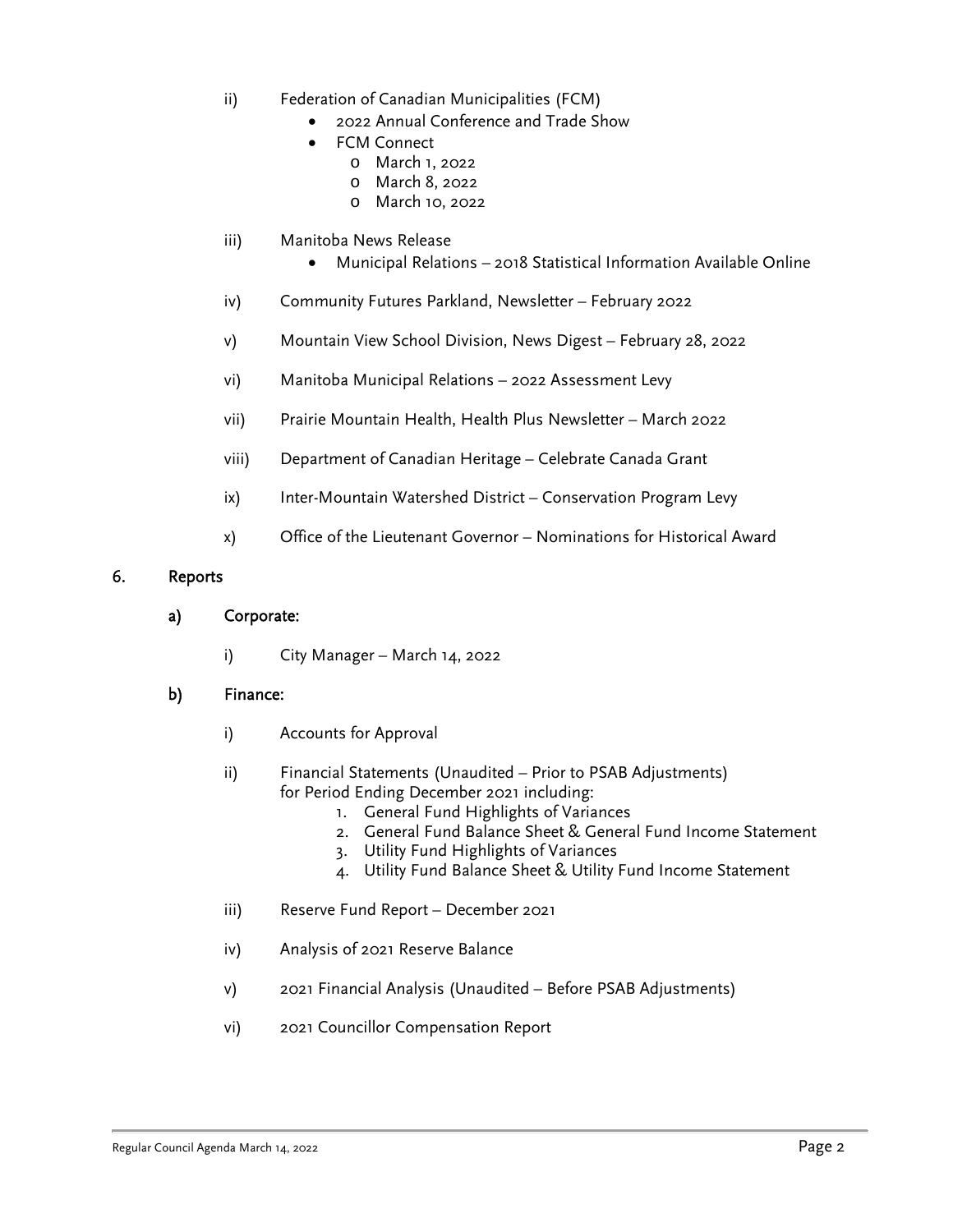c) Engineering: No items.

# d) Protective Services:

- i) Bylaw Enforcement Officer February 2022
- ii) Animal Control Officer February 2022

# e) Committees:

- i) Fort Dauphin Museum
	- Regular Board Meeting February 2, 2022
	- Manager's Report January 18 March 2, 2022
	- Profit & Loss Budget vs. Actual January 1 March 2, 2022
	- Balance Sheet Previous Year Comparison as of March 2, 2022
- ii) Parkland Regional Library
	- Annual Report 2021
	- 2021 Audited Financial Statements
- iii) Dauphin Public Library
	- Annual Report 2021
	- 2021 Audited Financial Statements
- iv) Dauphin & District Handivan Association
	- Regular Board Meeting March 1, 2022

# 7. Correspondence for Discussion: No items.

# 8. Unfinished Business:

i) Regular Council Meeting Schedule – Change of Date

# 9. New Business:

- a) Munisight Ltd. (All-Net Connect) Agreement
- b) Purchase of Survey Equipment
- c) Changes to Statistics Canada Building Statistics Reporting
- d) Letter of Support National Active Transportation Fund
- e) Parkland Regional Library
	- i) 2022 Municipal Levy
	- ii) 2022 Budget Estimates
- f) Dauphin Public Library
	- i) 2022 Operating Grant
	- ii) 2022 Budget Estimates